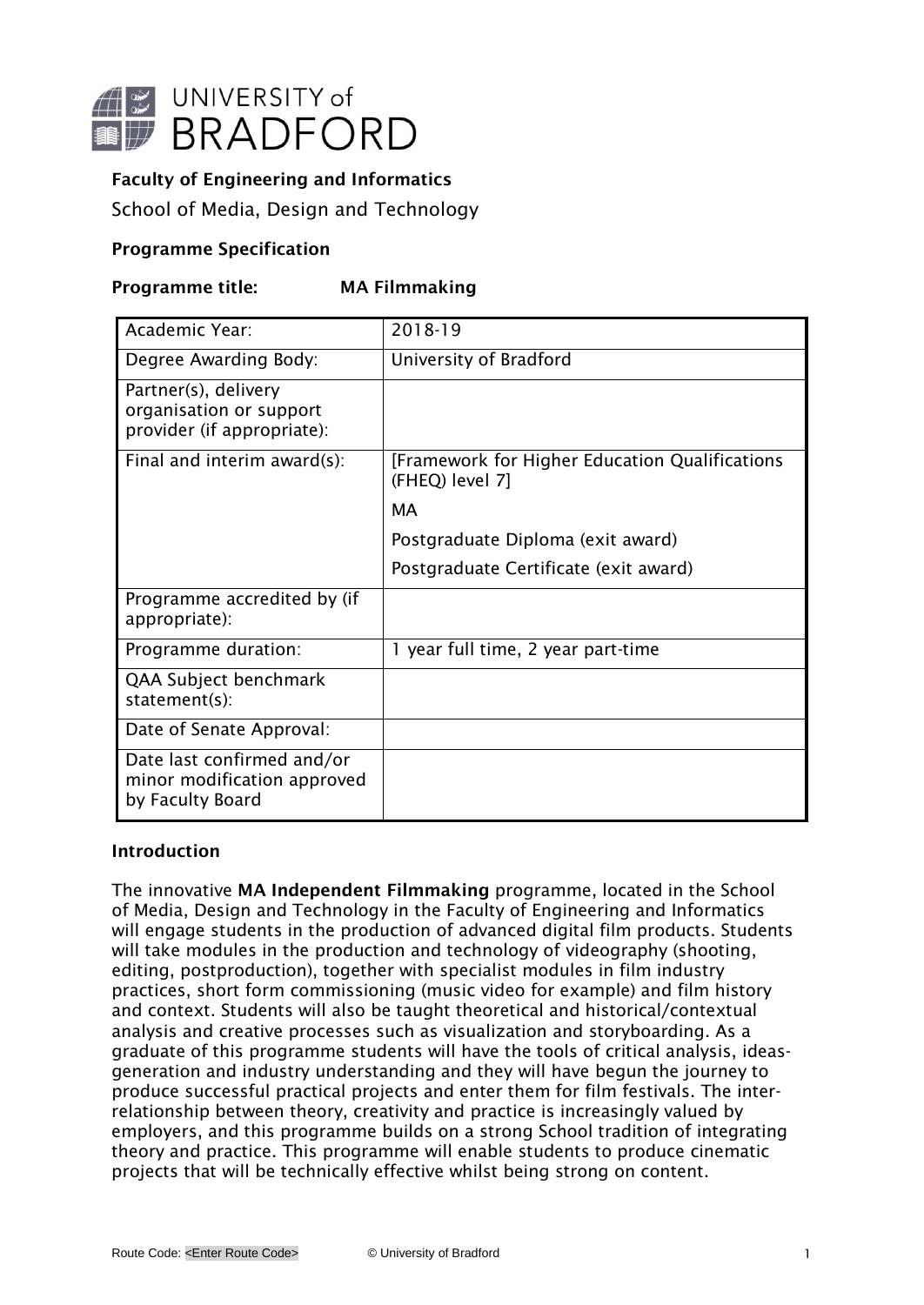Throughout the programme, students will produce films of varying length in a diverse range of media to be exhibited in an equally broad range of settings. Available facilities range from low-budget formats to digital broadcast standard formats such as high definition (HD) and the latest industry editing software (Avid and Final Cut Pro). The School's Creative Media Services provide excellent new facilities for production within the School.

Developments in digital film/videography technologies—films on the internet, films in club spaces, new film clubs and films on telecommunications networks—have expanded the possibilities for the distribution and exhibition of cinematic material. The programme will offer students the opportunity to engage with these types of cultural activities in a positive and creative way. The School is well placed to deliver this programme, having a long tradition and evident track record in producing graduates in film and video production. Our graduates have gone on to set up their own film companies, had their work screened at major film festivals (e.g. Cannes), and won awards for their short films. The strong and long-lasting links with the National Media Museum and UNESCO City of Film (now based on campus) offers students of this programme added-value in high quality research, conferences, screenings and exhibitions.

The MA Independent Filmmaking programme is not a 'conventional' film programme and is not about training for narrow specialist skills nor the production of 35mm feature films. Rather, it will fully prepare students as an independent creative individual for the 'brave new world' of film and video production in the digital age.

"It isn't the studios who will discover how the new medium is going to work. It is the independents—the indie film-makers, and artists, and games designers—who will create and discover it".

### —Alex Cox (filmmaker)

The School of Media, Design and Technology has strong links with the BBC and Creative Skillset through which students will get regular opportunities to work on "live briefs" and win BBC placements. Students may also have opportunities to gain paid work experience through our Digital Working Academy and enjoy the benefits that come with Bradford being UNESCO's first City of Film.

The programme has been designed with the University's Curriculum Framework to be a stimulating and creative experience. This creative, open, collaborative and professional course is enhanced by the industry links it offers students.

The University of Bradford values "creativity and innovation" and has at the heart of its strategy the use technology for the advancement of society. This programme will help develop the filmmakers of the future, who help shape our understanding of the world around us, with this vision in mind.

### Programme Aims

The programme is intended to:

- Enable students to develop a deep understanding of the development and current status of the film industries and institutions, the products they make, and their audiences.
- Enable students to develop an advanced range of knowledge, understanding and skills in the field of film production through practice and critical engagement with film industries.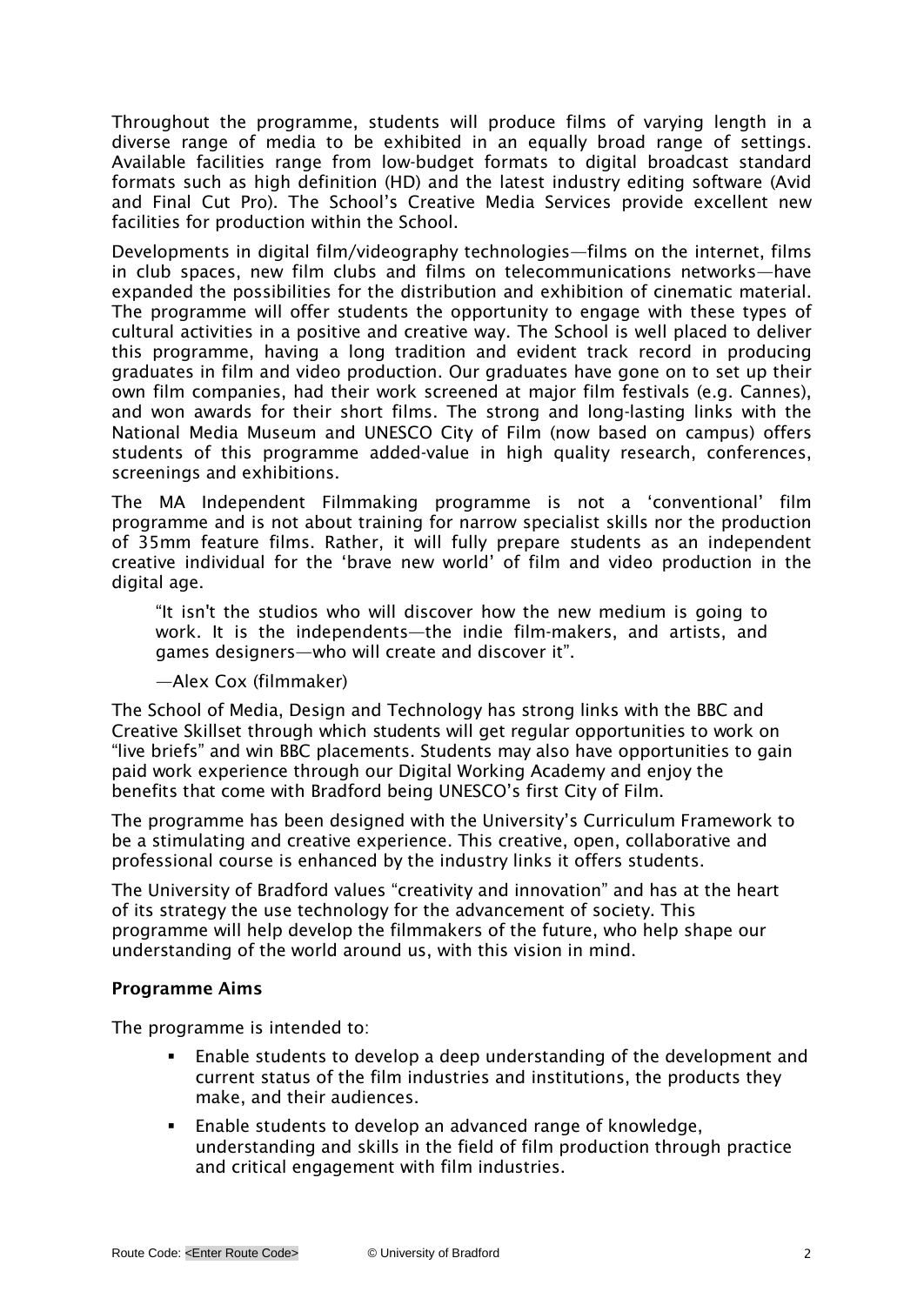- Enable students to develop an original portfolio of appropriate transferable skills and attributes.
- Enable students to develop lifelong independent learning skills.

### Programme Learning Outcomes

To be eligible for the award of Postgraduate Certificate at FHEQ level 7, students will be able to:

- LO1 Show a systematic and an in-depth knowledge of what is required in the production and delivery of digital film output.
- LO2 Use complex theoretical tools and critical analytical skills in the interpretation of film texts.
- LO3 Utilise professional skills in the production of content for the contemporary film market and an advanced understanding of the cinema industries including distribution and exhibition of film products
- LO4 Explain the wide range of attributes required to be an independent film practitioner

Additionally, to be eligible for the award of Postgraduate Diploma at FHEQ level 7, students will be able to:

- LO5 Produce project work to high technical and aesthetic standards
- LO6 Make informed judgements in the context of rapidly developing and converging film industries.
- LO7 Research and present information; interpret and transform information; solve problems creatively and systematically; and learn effectively as part of a team and through feedback from peers
- LO8 Demonstrate effective skills in teamwork, project management and personal management in the development of a strong film project.

Additionally, to be eligible for the award of Degree of Master at FHEQ level 7, students will be able to:

- LO9 Show Leadership in teamwork, project management and personal management with regards to the creation of a short film project as the culmination of the programme.
- LO10 Conceive, design, plan and produce a piece of digital filmmaking to a standard that is capable of entering for a UK film festival.
- LO11 Articulate the specific aims of their final project in the context of contemporary UK short form film.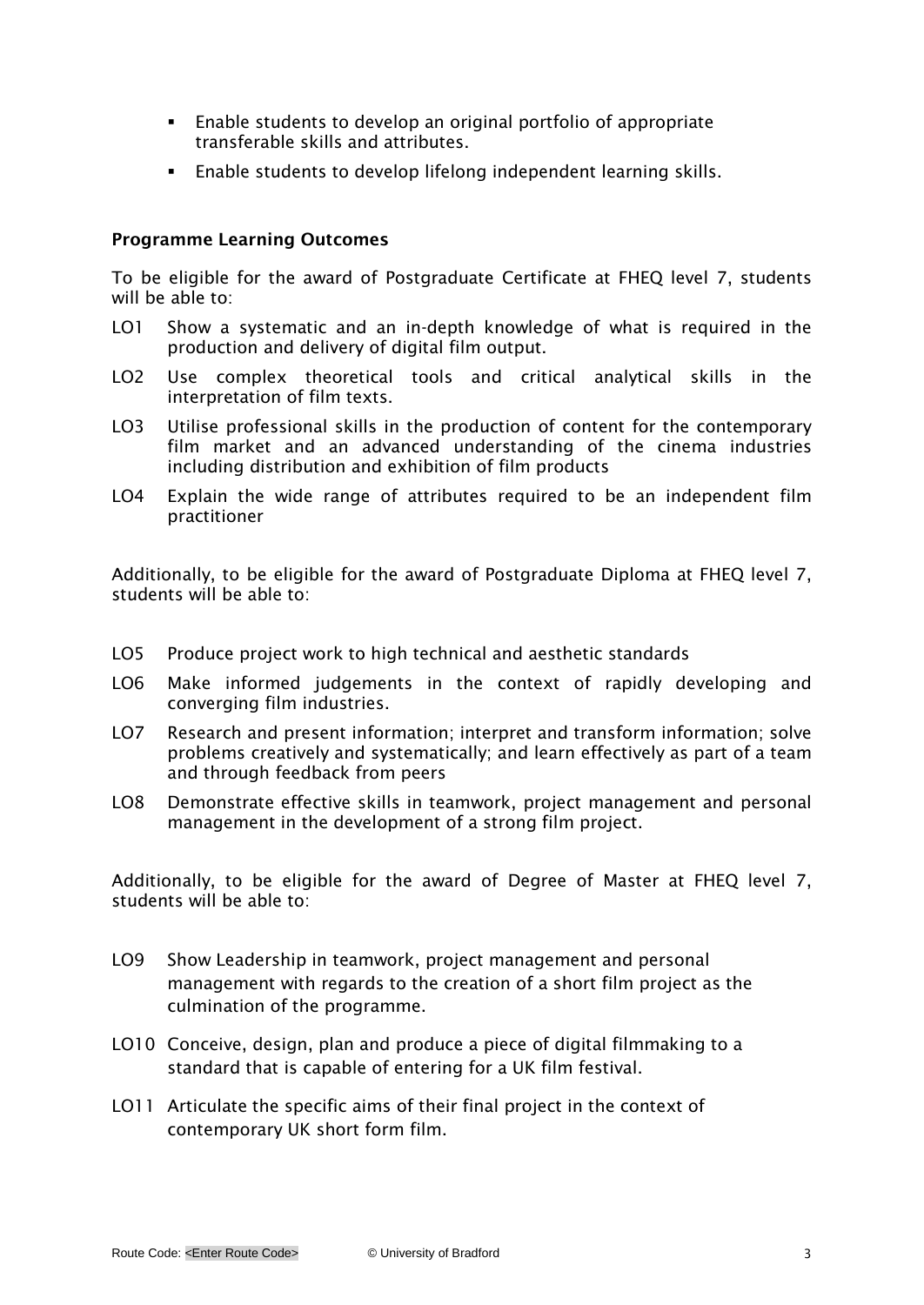# Curriculum

## Postgraduate Certificate

| <b>FHEQ</b><br><b>Level</b> | <b>Module Title</b>            | Core/<br>Option/<br><b>Elective</b> | <b>Credits</b> | <b>Study</b><br><b>Period</b> | <b>Module</b><br>Code |
|-----------------------------|--------------------------------|-------------------------------------|----------------|-------------------------------|-----------------------|
|                             | Cinematic Language             | Core                                | 20             | Sem 1                         | <b>FAM7002-B</b>      |
|                             | Independent Filmmaking         | Core                                | 20             | Sem 1                         | <b>FAM7029-B</b>      |
|                             | <b>Film Industry Practices</b> | Core                                | 20             | Sem 1                         | <b>FAM7027-B</b>      |

Students will be eligible to exit with the award of Postgraduate Certificate if they have successfully completed 60 credits and achieved the award learning outcomes.

### Postgraduate Diploma

| <b>FHEQ</b><br>Level | <b>Module Title</b>                | Core/<br>Option/<br><b>Elective</b> | <b>Credits</b> | <b>Study</b><br><b>Period</b> | <b>Module</b><br>Code |
|----------------------|------------------------------------|-------------------------------------|----------------|-------------------------------|-----------------------|
|                      | <b>Post Production</b>             | Core                                | 20             | Sem 2                         | <b>FAM7010-B</b>      |
|                      | Visualization and<br>Storyboarding | Core                                | 20             | Sem <sub>2</sub>              | <b>FAM7017-B</b>      |
|                      | <b>Short Form</b><br>Commissioning | Core                                | 20             | Sem <sub>2</sub>              | <b>FAM7028-B</b>      |

Students will be eligible to exit with the award of Postgraduate Diploma if they have successfully completed at least 120 credits and achieved the award learning outcomes.

### Degree of Master

| <b>FHEQ</b><br>Level | <b>Module Title</b> | Core/<br>Option/<br>Elective | <b>Credits</b> | Study<br><b>Period</b> | <b>Module Code</b> |
|----------------------|---------------------|------------------------------|----------------|------------------------|--------------------|
|                      | <b>MA Project</b>   | Core                         | 60             | <b>DISS</b>            | <b>FAM7003-E</b>   |

Students will be eligible for the award of Degree of Master if they have successfully completed at least 180 credits and achieved the award learning outcomes.

## Learning and Teaching Strategy

The MA Independent Filmmaking programme uses a variety of learning and teaching strategies, all of which are intended to facilitate to development of independent learning. After some initial theoretical, research and creative modules, practice will be facilitated through a set of modules that help students to develop their own project ideas in partnership with tutors and supervisors. A great deal of autonomy is integrated into this programme whilst maintaining as much of a taught component as is necessary for theoretical and contextual studies.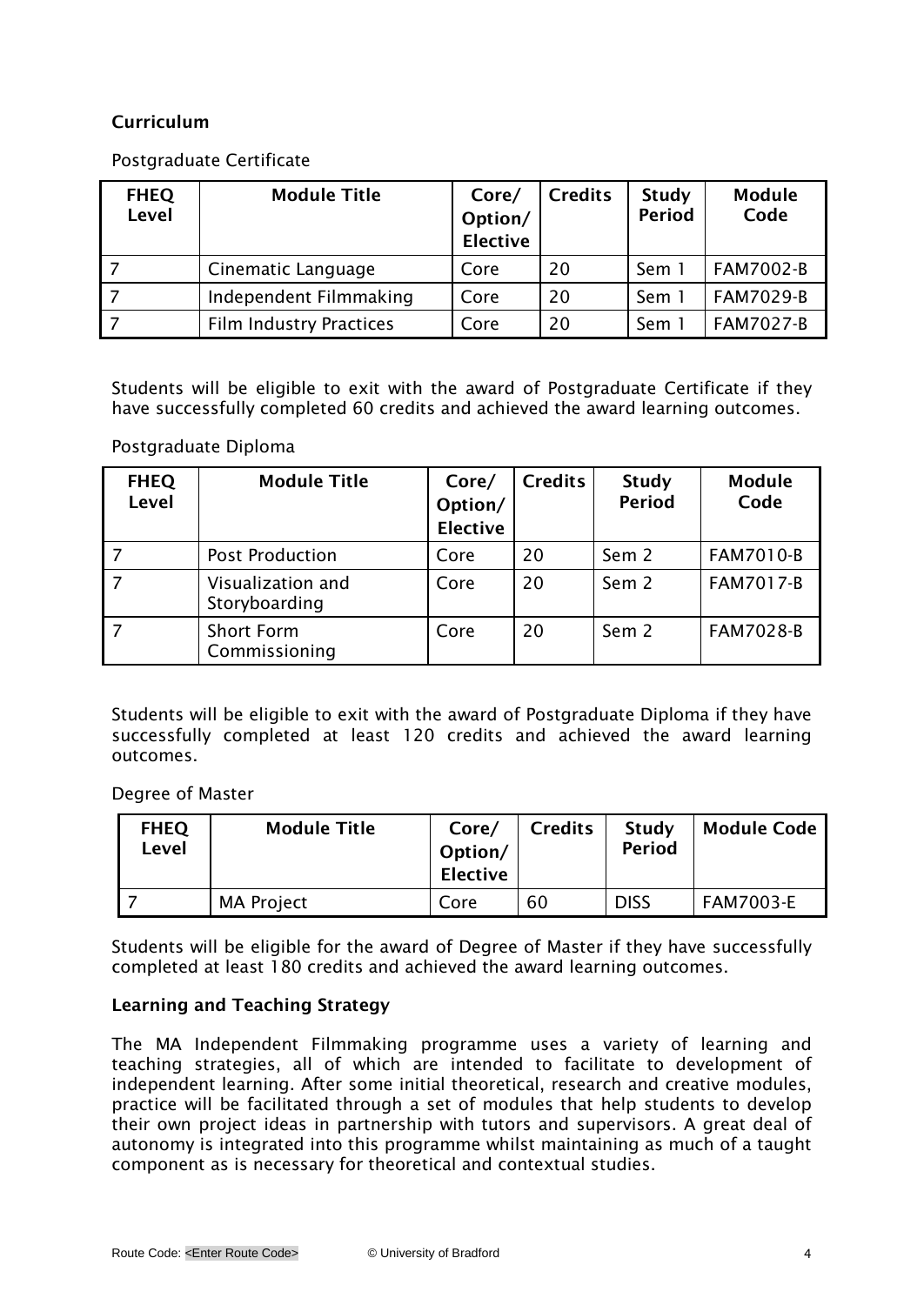Learning and teaching strategies include formal lectures, practical workshops, seminar and tutorial work. The types of assessment that these strategies involve (discursive essays, oral presentations, assessment of practical video graphic and photographic/still image projects etc.) will allow students to effectively and independently integrate theory, creativity and practice, a key aim of the programme. As is common practice in arts and media education, and due to the creative nature and negotiated aspects of the programme, formal examinations are not used as assessments.

Our lab spaces and suites (24-hour access) offer students on the MA Independent Filmmaking good resources for producing the highest quality creative work for both print and screen.

Members of the programme team have experience of film and video work and music production, have written and/or edited papers, book chapters and books on the history and interpretation of film, and curate film seasons and run successful film symposia for the Bradford Film Festivals. We will also have a significant number of talks given by external industry speakers relating to jobs in the film industry (continuing the School's current strong programme of external speakers.

Students are required to commit 200 hours of time for each 20-credit module. The weighting of how this time is managed varies; some modules will involve many formal contact hours (time spent with the tutor), while others will require more independent study (self-managed under the guidance of the tutor).

In addition to 120 credits of taught modules, candidates for the Masters award will be expected to complete a 60-credit project, which will be developed from the student's own interests and passions but overseen by an individual supervisor.

### Assessment Strategy

A variety of Assessment Practices are used throughout this programme including: film Project review, written essays, presentations, small-scale and large-scale film project work, master classes delivered by industry experts, study visits (for example to film festivals and industry events), collaborative workshops and peer feedback. Students begin the programme learning about pre-production/preparation and rapid turnaround production together with a review of the current film industry and the role of independent filmmaking in relation that industry. In the second semester students undertake post-production work (editing) while an understanding of independent practices, promotion and short form commissioning is developed. Finally, the student applies this learning into a final self-directed film project that is the culmination of the programme. Students collaborate in their learning through shared practices in production and post-production work and group 'crits'. While the focus is on independence, students learn together and are encouragedin assisting each other where relevant with project work, ideas and suggestions.

### Assessment Regulations

This Programme conforms to the standard University Regulations which are available at the following link:

<http://www.bradford.ac.uk/aqpo/ordinances-and-regulations/>